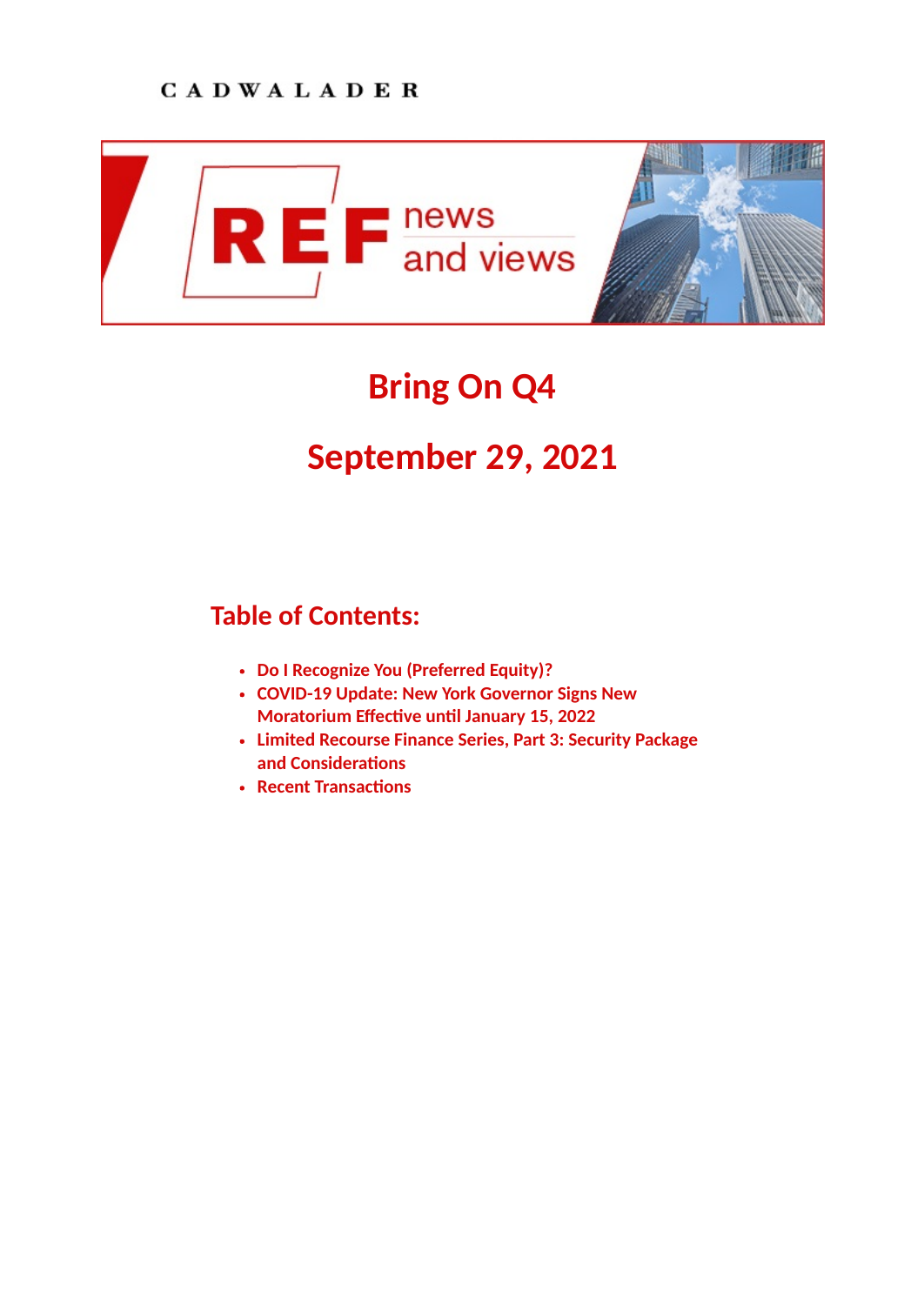# **Do I Recognize You (Preferred Equity)?**



By **[Emanuel Tsourounis II](https://www.cadwalader.com/professionals/emanuel-tsourounis)** Associate | Real Estate

Preferred equity − what is it? The question confounds many who encounter this unique and flexible financing alternative because it generally exhibits features of both debt and equity. The range of structures and terms for a preferred equity investment, which can often prove chameleon-like and result in inconsistent treatment and expectations by the preferred equity holder and others in the capital stack, makes it tricky to deal with if you are a lender considering making a mortgage or mezzanine loan to a borrower with a preferred equity investor. Whether you provide special recognition rights to the preferred equity holder may, in fact, come down to whether you consider preferred equity to be − or, just as importantly, must require it to be treated as − debt or equity, among a host of other considerations.

#### **But, Really, What Is It?**

Preferred equity is often described as either being more "debt-like" or "equity-like," depending on whether its most prominent characteristics are more similar to debt or equity structures. At one extreme, a preferred equity investment can look almost like a mezzanine loan, in which the return on the preferred equity investment accrues at a fixed or floating rate, pays a guaranteed monthly coupon, includes a debt service reserve or deferred and accrued (or PIK) interest feature, is secured by a pledge of equity interests by other investors, and is characterized as debt for tax purposes. At the other extreme, though, preferred equity can be almost indistinguishable from any other investment in a joint venture, except that the preferred equity investor is entitled to distributions ahead of other investors in the waterfall and may remove and replace the manager, general partner or other control party of the joint venture for specified defaults or other causes. These extremes produce a range of variety in between, with very few market expectations for what preferred equity investments must look like.

At a basic level, however, a preferred equity investment occupies the space in the capital stack below mortgage and mezzanine debt, but above common equity. The investment is made through a joint venture structure (often a limited liability company or limited partnership that is a bankruptcy remote, special purpose entity) and the terms of the preferred equity investment are included in the joint venture's organizational documents, as well as certain ancillary agreements. The return on the preferred equity investment (or at least some portion of it), as well as the repayment of the investment itself, will be paid ahead of distributions to others in the waterfall, and is due regardless of whether cash flow is sufficient to pay it in full. If the entire preferred equity investment is not repaid by a specified redemption date, or there are other defaults that remain uncured beyond notice and cure periods by the other investors, then the preferred equity investor will frequently be entitled to remove and replace the control party and receive distributions and exercise other remedies in order to "make itself whole."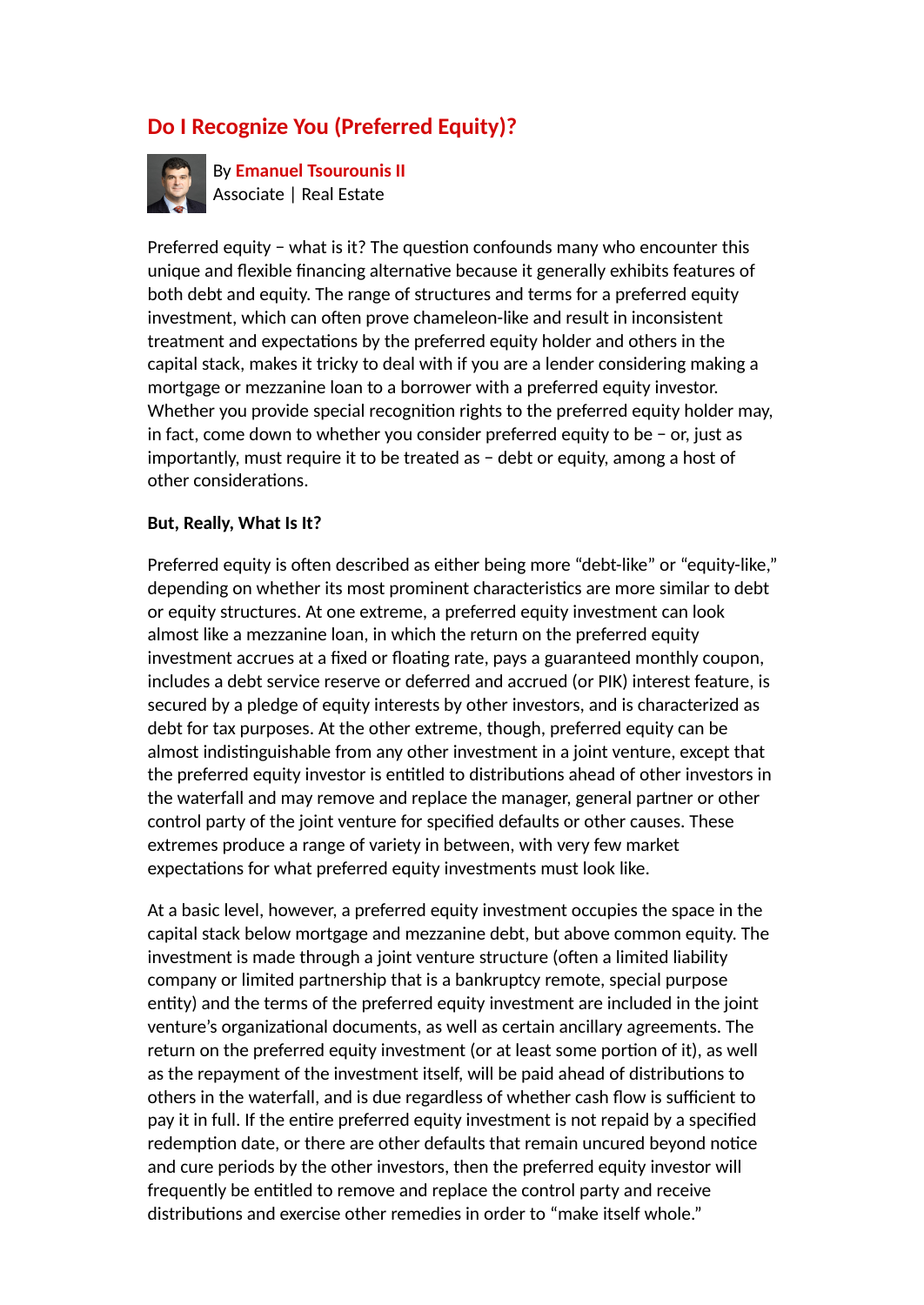#### **Special Recognition Rights**

To ensure that the preferred equity investor's exercise of remedies will not result in a default or other adverse consequences under any mortgage or mezzanine loan and without the need to seek consent from any senior lender, the preferred equity investor may seek special recognition rights from the holders of mortgage and mezzanine debt ahead of it in the capital stack. These special recognition rights may include the right to receive notice of defaults under the mortgage and mezzanine debt and an additional time period in which to cure defaults (beyond the notice and cure periods to which the borrower is entitled under its loan documents); the right to remove and replace the control party within the joint venture; the right to sell or assign the preferred equity investment to a third party, in each case, without lender's consent or the payment of any transfer or assumption fee or triggering of an event of default under the mortgage or mezzanine loan documents; the right to remove and replace the property manager without lender's consent; and/or the right to cause a sale of the property.

Lenders' responses to requests for special recognition rights by preferred equity investors, as well as the form and substance of these special recognition rights, if granted, are often as varied as the preferred equity structures and terms themselves. At one extreme, with a more "debt-like" preferred equity structure, it would not be unusual for the preferred equity investor and mortgage and mezzanine lenders to negotiate and enter into a recognition agreement that is substantially similar to an intercreditor agreement between mortgage and mezzanine lenders and which contains provisions governing a UCC foreclosure of any pledge securing the preferred equity investment, additional cure rights, the requirement for replacement of guaranties by the preferred equity investor upon a change in control, and provisions governing the sale or transfer of the preferred equity investment to third parties. These recognition agreements also establish privity of contract between the preferred equity investor and other lenders, allowing the preferred equity investor to enforce its rights under the recognition agreement directly against the other lenders (and not indirectly through the borrower's rights under the loan documents) in the event of a breach.

At the other extreme, especially with more "equity-like" preferred equity or where the parties have disparate negotiating leverage, senior lenders may refuse to deal with the preferred equity investor directly or at all, or opt to grant it any special recognition rights (or in certain circumstances, may even require that the preferred equity investment be expressly subordinated to the senior debt and the preferred equity investor agree to stand still). These lenders would argue that preferred equity *is* equity and should be treated as such and might agree to give the preferred equity investor courtesy copies of notices sent to the borrower, but no additional period in which to gain control of the borrower in order to cure defaults, and treat a change in control of the borrower as a permitted transfer only if allowed under the borrower's loan documents.

#### **Additional Considerations**

Senior lenders may have other considerations in mind when deciding whether to extend special recognition rights to a preferred equity investor, or approving the preferred equity investment in the borrower in the first place.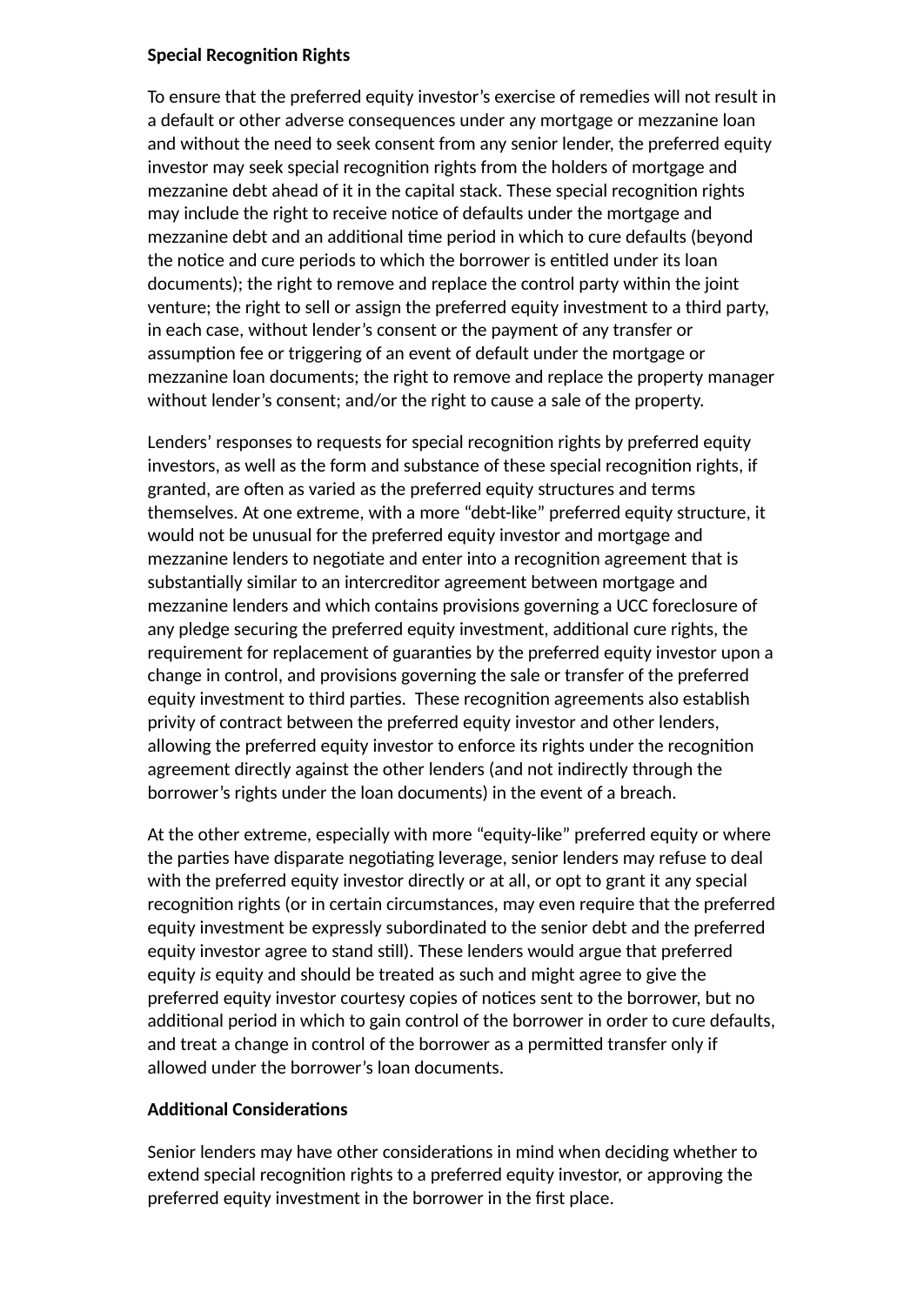For example, in a construction loan context, if the preferred equity is too "debtlike," it may be a negative factor in the construction lender's HVCRE (high-volatility commercial real estate) analysis, causing its construction loan to be categorized as an HVCRE loan. In such cases, to limit the construction lender's HVCRE exposure, the construction lender may require that the preferred equity investment be restructured to have fewer "debt-like" features, if it permits the preferred equity investment at all.

Alternatively, if the preferred equity investment is being made by a strong institutional investor with experience comparable to the current sponsor in managing and operating commercial real estate, a senior lender may view the preferred equity investment as a net positive and even as additional credit support, especially if the senior lender is able to negotiate for replacement guaranties from a guarantor with reliable net worth and liquidity upon a change in control of the borrower.

#### **Conclusion**

Because there are no hard-and-fast rules about preferred equity, there also are no hard-and-fast rules about whether it must be accepted by senior lenders and, if so, how senior lenders must treat preferred equity investors. The range of how preferred equity investments are structured and their terms means that there will also be a range of how senior lenders respond to proposed preferred equity investments in their borrowers.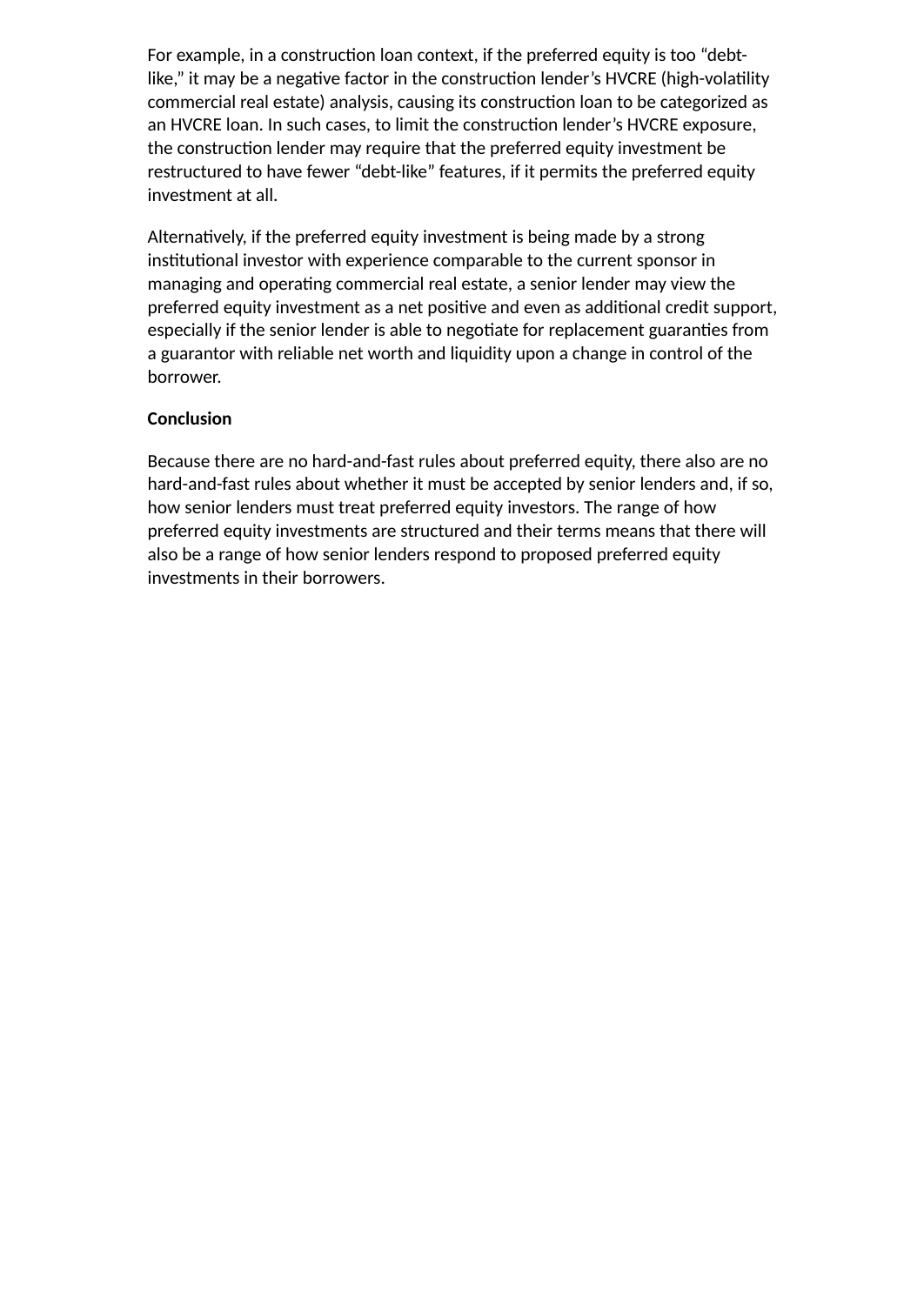### **COVID-19 Update: New York Governor Signs New Moratorium Effective until January 15, 2022**



By **[Steven M. Herman](https://www.cadwalader.com/professionals/steven-herman)** Partner | Real Estate

By **[Eunji Jo](https://www.cadwalader.com/professionals/eunji-jo)** Associate | Real Estate

On September 2, 2021, New York Governor Kathy Hochul signed into law a new moratorium on evictions and foreclosures for residential tenants and small businesses. Recently, in the case *Chrysafis v. Marks*, the U.S. Supreme Court enjoined the enforcement of the previous residential moratorium in New York (which expired August 31), finding that the tenant's ability to self-declare financial hardship while precluding a landlord from contesting that declaration violated the landlord's due process rights. Additionally, in the case *Alabama Association of Realtors v. Department of Health and Human Services*, the U.S. Supreme Court held that the CDC exceeded its statutory authority in issuing its latest residential eviction moratorium and blocked the enforcement of such moratorium. In response, and citing the rise in cases due to the Delta variant of COVID-19, the New York legislature passed a new moratorium, which expires January 15, 2022.

The new law largely carries over the provisions of the COVID-19 Emergency Eviction and Foreclosure Prevention Act of 2020 (the "2020 Act") and the COVID-19 Emergency Protect Our Small Businesses Act of 2021 (the "2021 Act"). The 2020 Act bans eviction and foreclosure proceedings against residential tenants who file a hardship declaration stating that the tenant is experiencing financial hardship due to COVID-19 or that moving would pose a significant health risk to the tenant because of a high-risk household member. Unlike the previous law, however, the new law allows landlords (and foreclosing lenders) to challenge the tenant's hardship declaration. The modification was intended to address the Supreme Court's due process concerns. Rather than telling tenants that "you cannot be evicted" until January 15, 2022, it says that "you may be protected from eviction until at least January 15, 2022" and provides landlords (and foreclosing lenders) an opportunity to request a hearing to determine the validity of the tenant's hardship declaration. If a tenant files a hardship declaration, the landlord (and foreclosing lender) may request a hearing and make a motion attesting a good faith belief that the tenant has not experienced financial hardship, and the court must grant a hearing to determine whether the tenant's hardship claim is invalid. After the hearing, if the court finds the hardship claim valid, the court will grant or continue a stay on eviction or foreclosure proceedings, provided that the court will direct, if the tenant appears to be eligible and has not yet applied, that the parties apply to the COVID-19 emergency rental assistance program of 2021 or a locally administered program to administer federal emergency rental assistance funds. If the court finds the tenant's declaration to be invalid, the proceedings will continue to a determination on the merits.

Similarly, the new law provides eviction and foreclosure protections for small businesses, *i.e.*, commercial tenants that are residents in New York, independently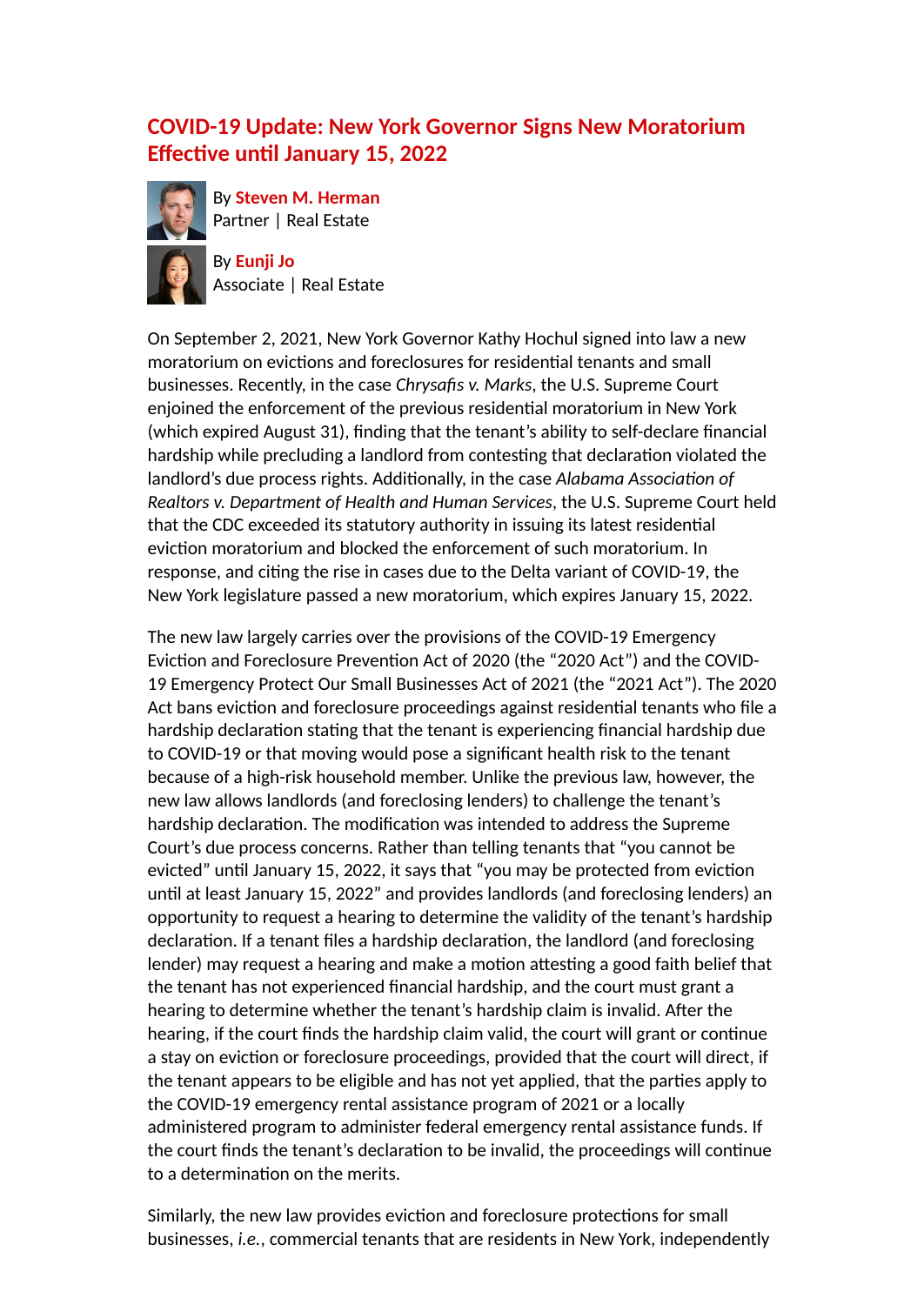owned and operated, not dominant in their field and have 100 (previously 50 in the 2021 Act) or fewer employees. It prohibits eviction proceedings against a small business that has filed a hardship declaration stating that it has lost significant revenue or had significantly increased necessary costs during the pandemic. The new moratorium also prohibits foreclosure proceedings against small businesses that own ten or fewer commercial units if such small business files a hardship declaration. Commercial landlords and lenders may also challenge the small business' hardship declaration in a hearing, and eviction and foreclosure proceedings will only be postponed to January 15, 2022, if the court finds that the hardship claim is valid.

We will continue to keep you apprised of any further developments.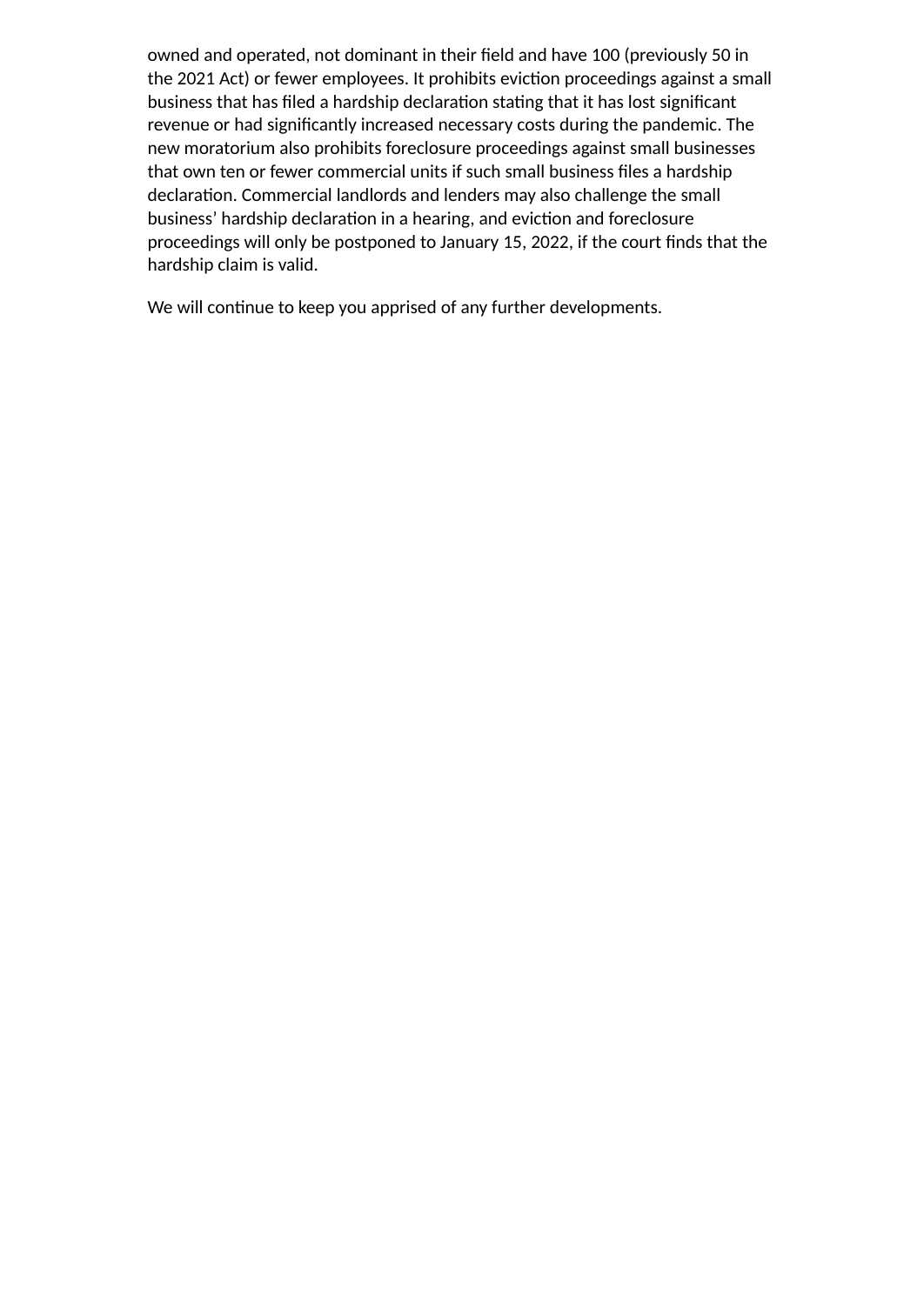## **Limited Recourse Finance Series, Part 3: Security Package and Considerations**



In this Part 3 of the limited recourse financing series, we discuss some common issues and considerations with respect to the security package in a typical limited recourse structure.

Sponsor Intragroup loan/equity Hold Co. Intragroup loan/equity AM maybe a Services Asset Manager related party Borrower within the group. or external adviser Services Managing Agent PropCo PropCo PropCo Assets Assets Assets

For a typical SPV structure (see diagram below):

The usual English law security package would include all asset security to be granted by all Obligors. The Obligors would include the SPV Borrower and, if the real estate is held by subsidiary PropCos, the shares of such PropCos and also all assets of such PropCos. This will include:

- 1. Real estate mortgage over the Properties.
- 2. Security over all bank accounts held by the Obligors. (This will also include the agreed control mechanisms. It is not unusual for certain bank accounts to be subject to the control of the lenders, requiring co-signing authority/approval before any withdrawals.)
- 3. Security over insurances with respect to the Properties.
- 4. Assignment of key (if not all) contracts, including the leases.
- <span id="page-6-0"></span>5. Security over subordinated shareholder debt in the structure<sup>[1]</sup>.

In addition to the security documents, the following documents are generally required:

1. To the extent there is a property manager managing the property, a duty of care agreement between the lender, the property manager and the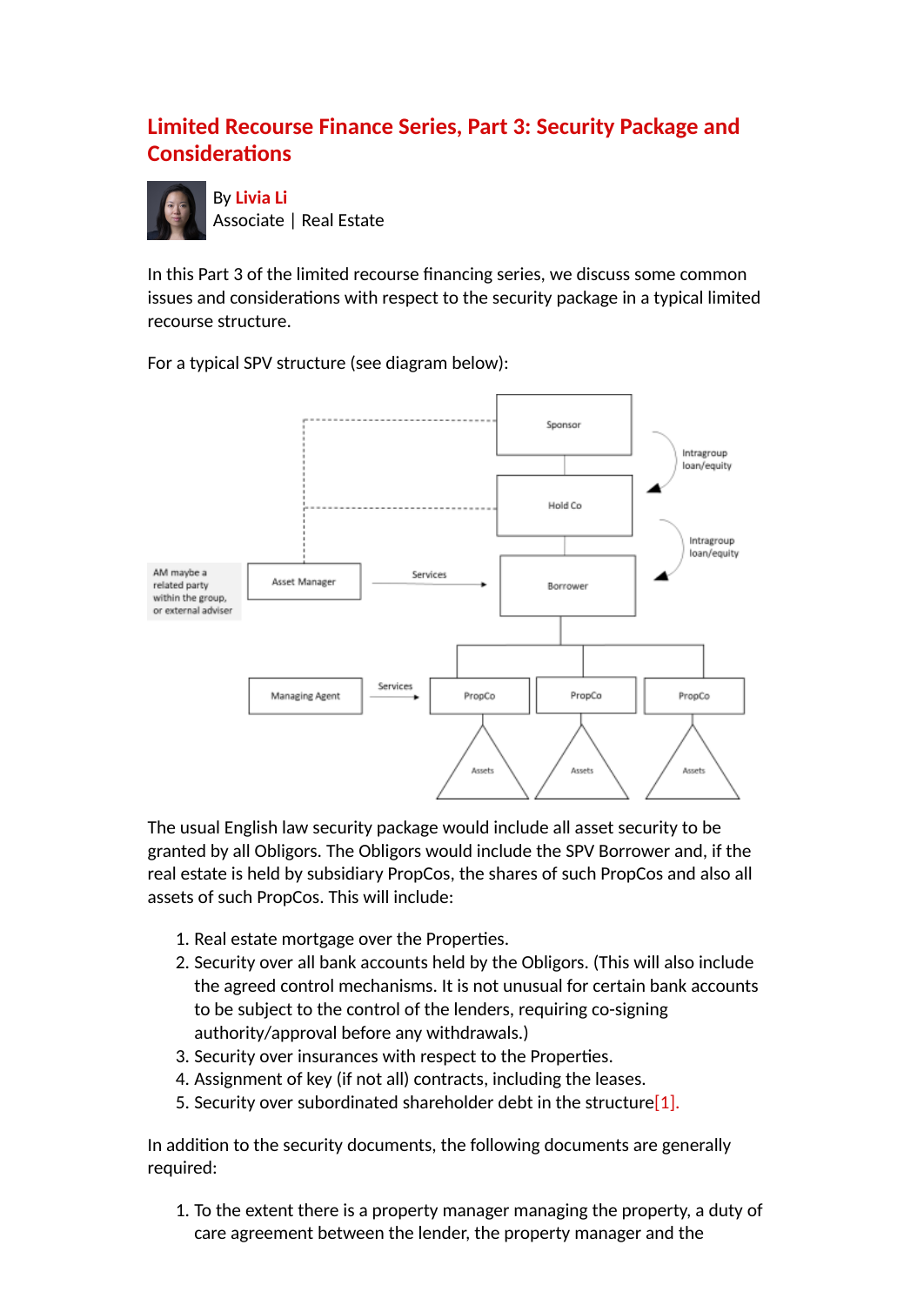borrower.

- 2. To the extent there is an asset manager, a duty of care agreement between the lender, the asset manager and the borrower.
- 3. Subordination agreement with respect to the shareholder debt.
- 4. To the extent there are any other key contracts which would affect the value of the income and/or the value of the property, additional documents which would provide the lender step-in rights (for example, if the property is a hotel and subject to a franchise or hotel management agreement with a hotel chain, a non-disturbance agreement).

In considering the security package, the ultimate question for a lender is how the security package should be structured to assist its exit strategy. Clearly, the cleanest, and possibly simplest, approach for a recovery strategy for lenders is to sell the property in an enforcement. Therefore, the approach taken in nonrecourse/limited recourse real estate financing would often require security over all assets of the borrower SPV, and each intermediary holding company (if any) to the underlying asset, along with each asset that contributes to generating the cash flow to the property. To ensure the lender can sell off the entire package with relative ease, a share charge is often taken at the holding company level (over the shares of the Borrower SPV, and each of the entities that have property interest) to allow for a corporate sale.

To ensure the security package wouldn't breach the non-limited recourse structure, security granted by the holding company/sponsor (namely, the share charge and security over shareholder debt, if applicable) must include limited recourse language. The language would provide that the lender's recourse is only limited to the asset subject to security (*i.e.*, the said shares and/or shareholder debt), and beyond these assets, there is no further recourse to the sponsor in any way. Although the documentation seeks to achieve zero recourse/liability against the sponsor by limiting the lender's recourse only to the assets, the sponsor could, despite the provisions of the security documentation, still be liable. This is the case where there is misrepresentation or breach of covenant on the part of the sponsor involved, as the lender may look to general contractual remedies against the sponsor for breach of contract and seek damages from the sponsor. However, this is distinct to recoveries for the underlying debt owed by the SPV borrower.

Aside from taking security over all relevant assets and cash generating contracts, lenders would ensure that anything which gives rise to liability would be addressed. The types of liabilities can be broadly split into two categories:

- liabilities which are essential to continue the day-to-day running of the property, and
- liabilities which were sunk costs into the SPV vehicle/structure and which, if removed, would not affect the future cash flow generated by the property.

Liabilities in the first category would include the head lease (if the property is a leasehold), ongoing maintenance/property management contracts, and, in the case of hotels, the franchise agreement − all of which are essential, and the loss of such contracts and related liabilities would be detrimental to the value of the property.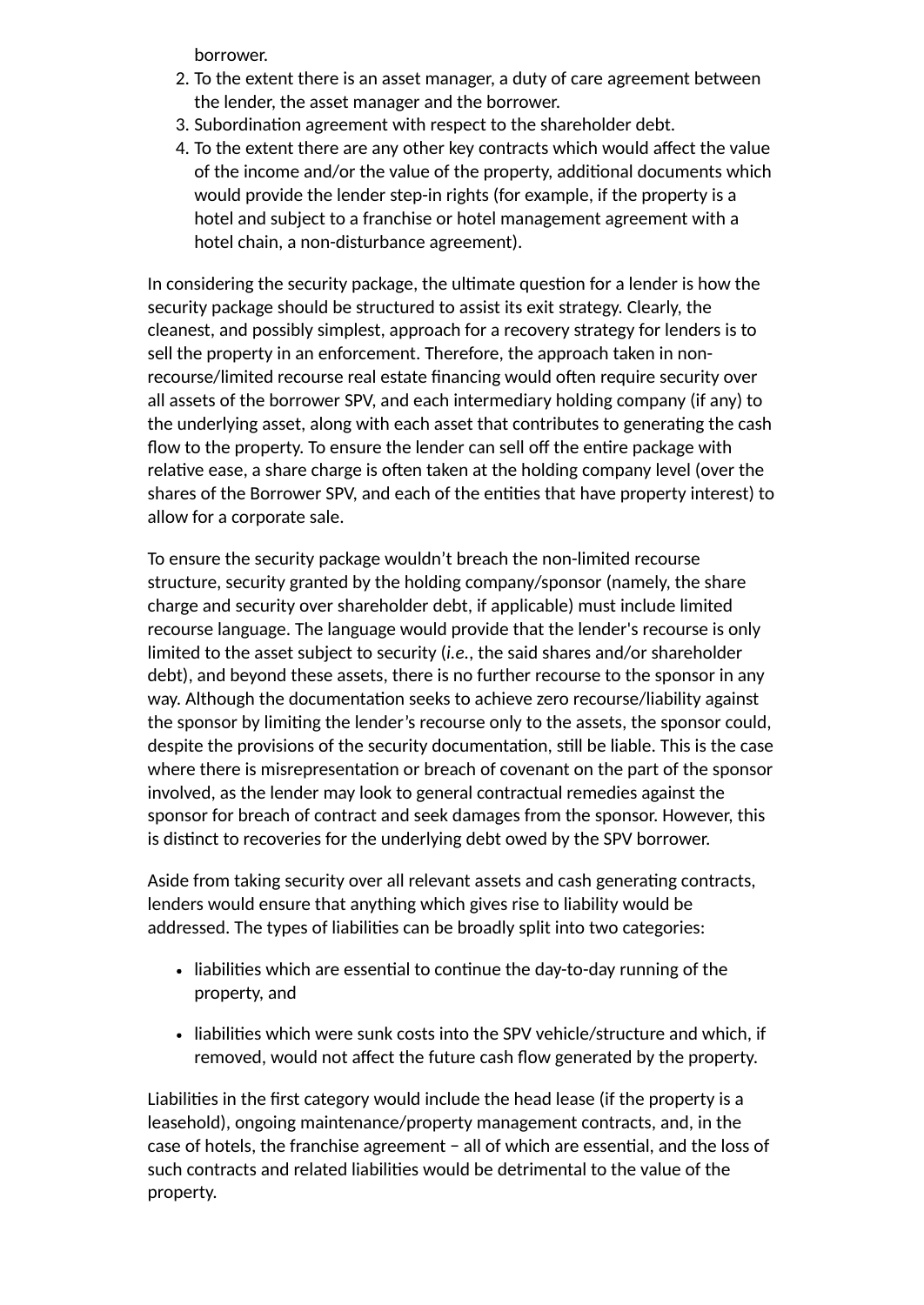Liabilities in the second category would include shareholder loans and other subordinated debt, and depending on the nature of the asset management contract and the services provided, if it is determined such services do not contribute to the value and/or cash flow generated by the property, the liabilities under such contracts. It is often the approach to ensure that liabilities classified in category two can be eliminated in enforcement so that the asset is presented in as attractive light as possible to potential buyers.

In Part 4 next month, we will discuss some of the common pitfalls with limited recourse financing structures.

<span id="page-8-0"></span> $[1]$  It is often the lenders' preferred approach to take security over the subordinated debt as it provides proprietary interest over the debt which makes it easier to discharge in an enforcement scenario. That said, in some circumstances where security cannot be provided over the subordinated debt, it is possible to agree to specific powers to write-off the subordinated debt in the subordination agreement. With this approach, the lenders will rely on its contractual rights under the subordination agreement.